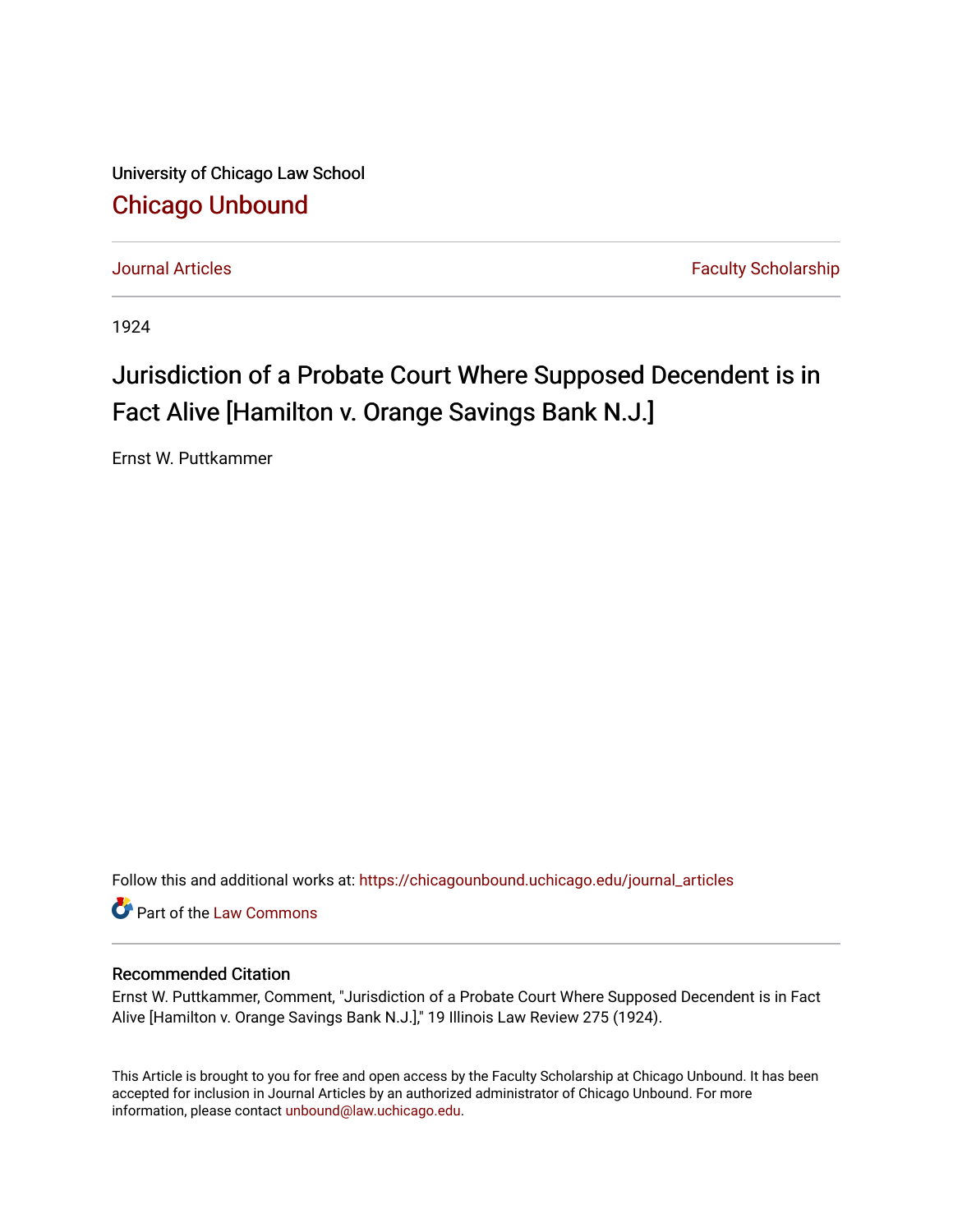In arriving at its conclusion, the court proceeds upon the inten-<br>of the testator, apart from the intention of the statute. The tion of the testator, apart from the intention of the statute. court's position seems to be based on this ratiocination: Conceding that the statute, **by** its terms, in effect intended to give an adopted child the same status as the lawful issue of the adoptive parent, the statute, nevertheless, cannot control the intention of the testator, and if, notwithstanding the intention of the statute, the testator had a different intention, then the intention of the testator must control. Indeed, it would be like all rules of construction. The intention of the testator must first be sought from the language of the will, unassisted **by** any rules of construction, and if, then, there is any doubt of his intention, then only can rules of construction be invoked. If the intention is clear without the assistance of outside aids, then those have no place in the consideration.<sup>2</sup> If the argumentation is sound, the conclusion arrived at in the case must also be sound, for the court has found it to be the intention of the testator *not* to include within that designation adopted children.

**E.** M. LEESMAN.

## OTHER JURISDICTIONS

ADMIINISTRATION-JURISDICTION OF **A** PROBATE **COURT WHERE** SUPPOSED DECEDENT IS IN FACT ALIVE.-In 1894 the plaintiff opened an account in the defendant bank, there being sundry transactions until shortly before the plaintiff's depafture for Ireland in 1897. Nothing further was heard from him, and in 1917 letters of administration were issued to M, who duly qualified. Upon M's demand the defendant bank paid to him the amount of the deposit with interest. Shortly thereafter the plaintiff appeared and demanded payment of the same items, and on refusal commenced this suit. In the circuit court judgment was given for the defendant on the ground that the policy of the courts of the state had been shown in *Plume v. Howard Savings Institution,'* to be that payment to an administrator duly appointed upon proof of the death and intestacy of the person supposed to be dead, but who, it is later learned, was actually alive at the time such letters were granted, is an absolute discharge of the debt. The opinion of the circuit court, with the reasons there given, was adopted, without further opinion, by the unanimous vote of New Jersey Court of Errors and Appeals: *Hamilton v. Orange Savings Bank.la*

The first reference to the point under consideration seems to have been in *Allen v. Dundas,2* where the defendant had made payment to a duly appointed executor under a will later discovered to be a forgery. This was held a good defense to a suit **by** the administrator, bbt, it was added, had the decedent been alive, the ecclesiastical court would have had no jurisdiction, and its whole

*<sup>2.</sup> Aldendifer v. Wylie* 306 IlL. 433, *Hollenbauqh v. Smith 296* **Il1.** 561.

**<sup>1.</sup>** (1884) 46 **N. J.** Law **211.**

**la.** (1924) 124 At. **62.** 2. **(1789) 3** T. R. **125.**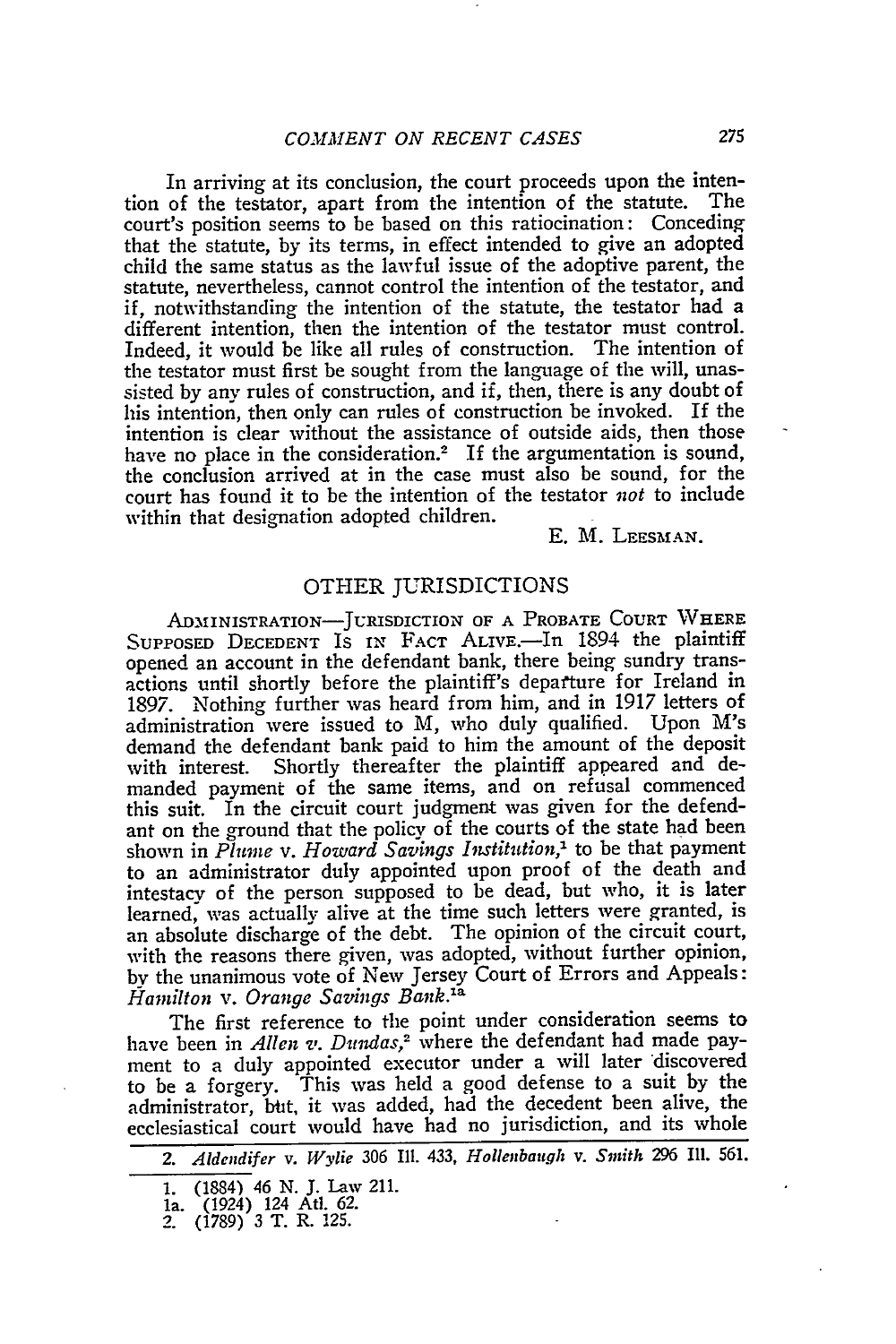proceeding would have been a nullity. No such statement was called for by the case, however. A similar dictum was expressed by Marshall, C. J., in *Griffith v. Frazier.3* Since then there have been numerous decisions so holding, of which the first of any importance<br>was *Jochumsen* v. Suffolk Savings Bank.<sup>4</sup> The most convincing is *Thomas v. People,<sup>5</sup>* but in general the arguments used are merely an unsatisfactory repetition in varying words and forms of the conclusion already reached, viz., that the probate court has no jurisdiction except in the event of death, that the proceedings are a mere nullity, etc. In the *Jochuinsen* case, when the possible hardship of such a decision on innocent parties was urged, it was replied that such was always the effect of holding decrees void for want of jurisdiction, a contention better calculated, it would seem, for narrowing this undesirable result than for broadening it. More effective arguments may be found in a note by Mr. Redfield.<sup>5a</sup> The opposing authorities are very few in number. Besides those referred to in the opinion in the instant case may be mentioned *Scott v. Mc-Neal."* This case was carried to the United States Supreme Court, where it was reversed on the ground that to hold the proceedings valid as against the supposed decedent would be a deprivation of property without due process of law.7

The tendency in general is to increase the powers of probate courts and to make of them courts of limited jurisdiction, but not inferior courts.<sup>8</sup> And this is in response to sound, practical considerations, all of which are fully operative here. Hence the early enactment of statutes authorizing the probate courts to administer upon the property, not only of deceased persons, but also of persons shown to have been absent for a specified number of years. In' *Lavin v. Emigrant Industrial Bank9* it was held that a state statute making conclusive the surrogate's determination of death was itself a deprivation of property without due process, and beyond the power of the state, there being no provision for notice of the proceeding, either by publication or by seizure of the thing itself.<sup>10</sup> In *Carr v. Brown"* provision was made for such publication; nevertheless it was believed to fall foul of the Fourteenth Amendment.

Fortunately this was not the view adopted by the Supreme Court in *Cunnius v. Reading School Dist.12 ,* which held that the property of absentees might well be administered on, provided that the statute call for suitable notice to the absentee as well as otherwise safeguard his interests as far as possible. Such judicial discussion as there has been since that case has dealt with the question

- 3. (1814) 12 U. S. 9 at 23. 4. (1861) 3 Allen (Mass.) 87.
- 
- 5. (1883) 107 IIl. 517.
- 5a. Am. L. Reg. XV 212. 6. (1892) 5 Wash. 309. 7. (1894) 154 U. S. 34.
- 
- 
- 8. (1894) 154 168 169.<br>8. *Woerner* "American Law of Administration" (3d ed. 1923) I 484.<br>9. (1880) 1 Fed. 641.
- (1880) 1 Fed. 641.
- 10. To the same effect see *Clapp v. Houg* (1904) 12 N. Dak. 600.
- 11. (1897) 20 R. I. 215.
- 12. (1905) 198 U. S. 458: